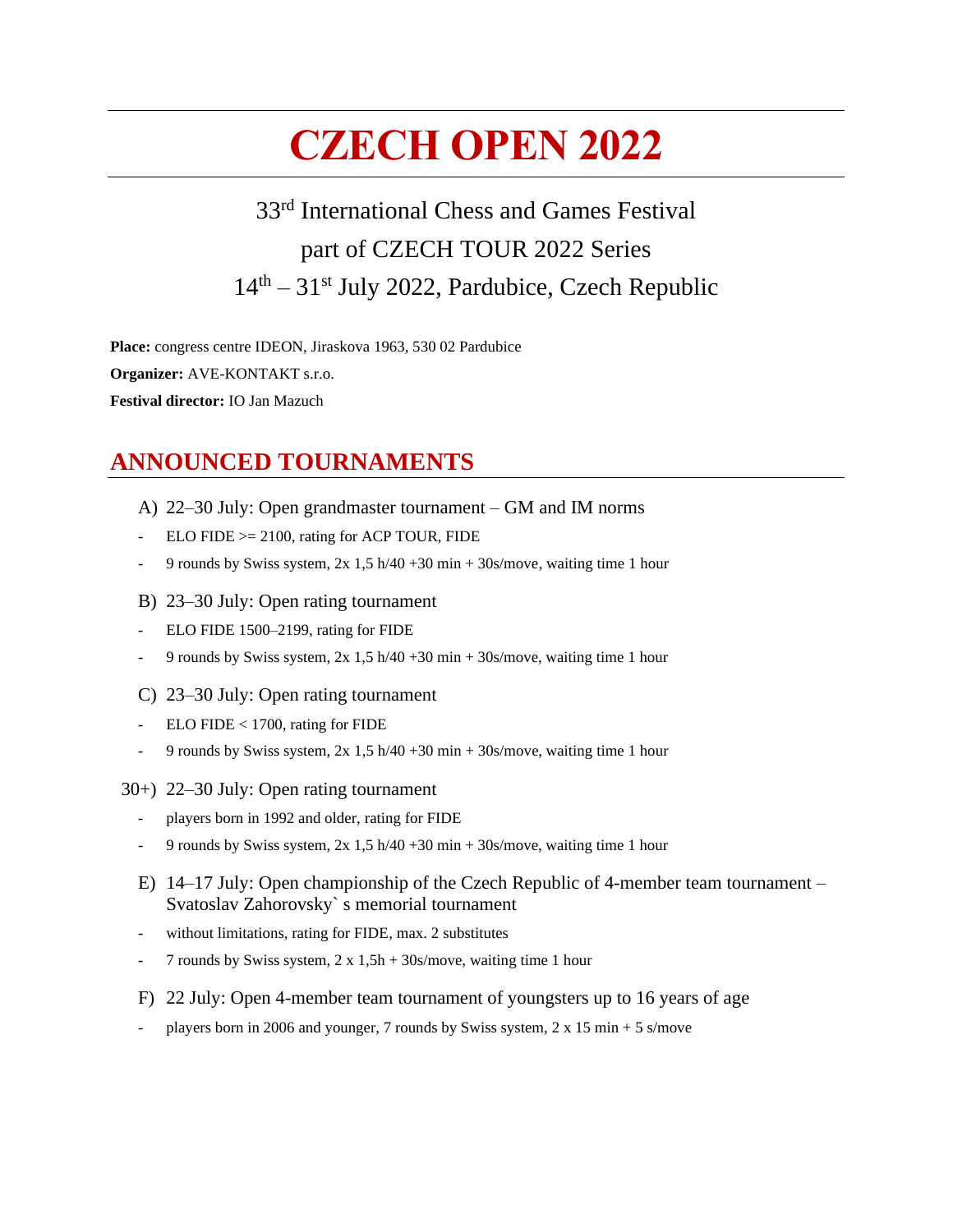G) 20–21 July: Open championship of the Czech Republic in rapid chess

- without limitations, rating for ACP TOUR, rapid ELO FIDE
- 9 rounds by Swiss system,  $2 \times 20$  min.  $+ 10$  s/move
- H) 18–19 July: Open championship of the Czech Republic in blitz marathon Otto Gutdeutsch` s memorial tournament
- without limitations
- each with each (max. 24 hours) + possibly finals according to the number of participants,  $2x 5$  min
- I) 25 July: Open blitz KO tournament
- without limitations, rating for blitz ELO FIDE (except KO)
- 11 rounds by Swiss system  $+$  KO, 2 x 3 min. $+2s/move$
- L) 23 July: Open championship of the Czech Republic of Bughouse
- pairs of players without limitations
- playing system according to the number of participants,  $2x 2 \text{ min} + 2 \text{ s/move}$  (so-called Bronstein system)
- M) 19 July: Open championship of the Czech Republic of Fischerandom chess Vladimir Novak` s memorial tournament
- without limitations
- 7 rounds by Swiss system,  $2x 20 \text{ min} + 10 \text{ s/move}$
- N) 20 July: Open super blitz tournament
- without limitations
- 13 double rounds by Swiss system, 2x 3 min
- O) 18 July: Open pairs tournament in rapid chess
- pairs of players without limitations
- 7 rounds by Swiss system,  $2x 10 min + 5 s/move$
- Q) 26–28 July: Open blitz tournament series
- 3 separate tournaments, without limitations, rating for blitz ELO FIDE
- 11 rounds by Swiss system, 2 x 3 min.+2s/move
- R) 29 July: Open 4-member team blitz tournament
- without limitations
- playing system according to the number of participants, 2x 5 min
- S) 30 July: open tournament in Raindropchess
- without limitations
- playing system according to the number of participants, 2x 15 min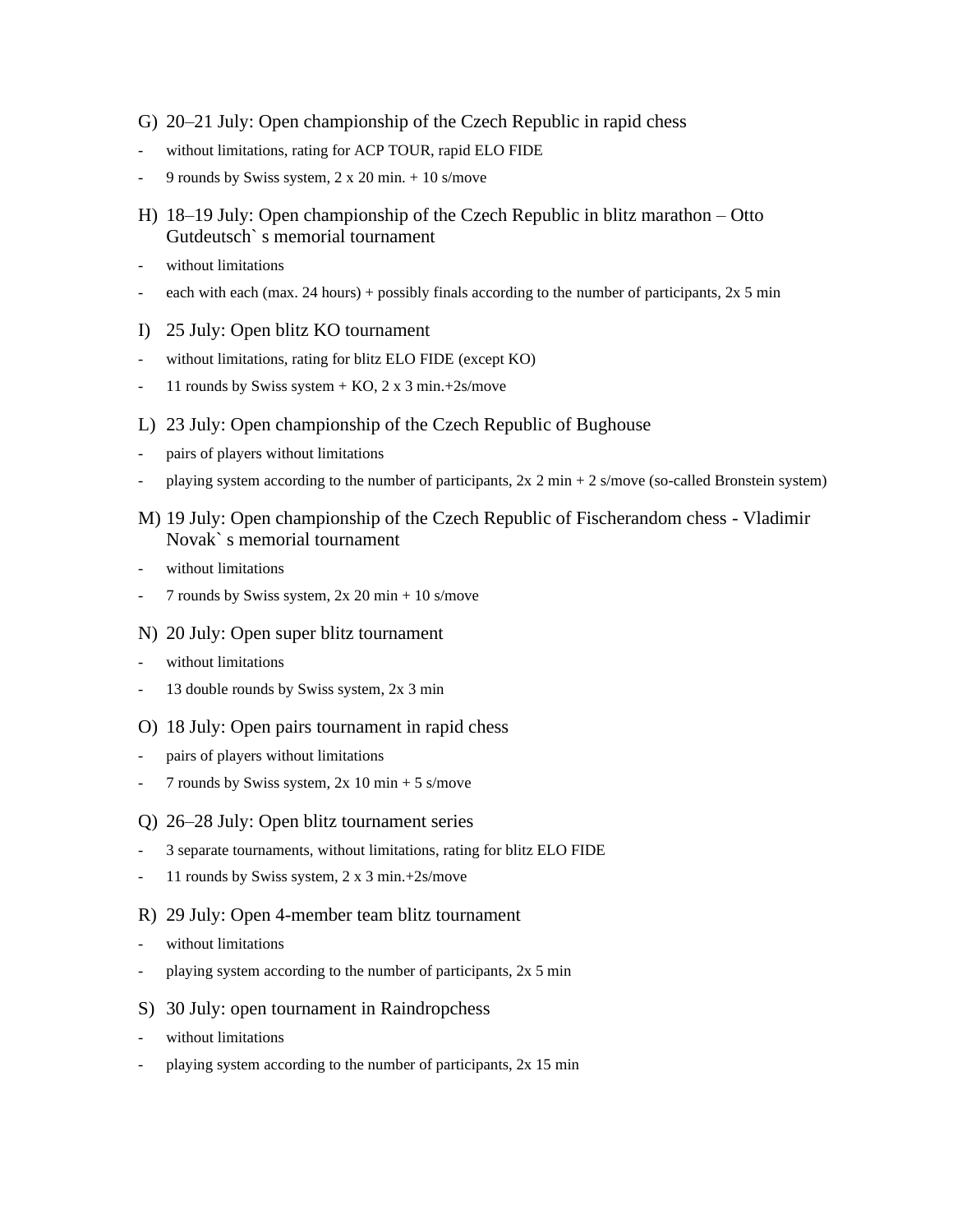# **STARTING FEE**

(for all tournaments given in EUR):

GM, IM, WGM and WIM have free start in tournaments A, G, H, L and M

IM with ELO FIDE  $>= 2450$  and GM conditions upon agreement in A tournament

#### A (open grandmaster tournament – GM and IM norms)

| <b>ELO FIDE</b> | Players accommodated through the<br>organizer | Other players |
|-----------------|-----------------------------------------------|---------------|
| $>= 2300$       | 50                                            | 71            |
| 2200-2299       | 62.5                                          | 83.5          |
| 2100-2199       | 83.5                                          | 104.5         |
| 1900–2099       | $*125$                                        | $*146$        |

**\*Exception:** The organizer reserves the right to accept a player whose ELO does not meet requirements of the tournament.

#### B (open rating tournament)

| <b>ELO FIDE</b> | Players accommodated through the<br>organizer | Other players |
|-----------------|-----------------------------------------------|---------------|
| 2000-2199       | 50                                            |               |
| 1700–1999       | 62.5                                          | 83.5          |
| 1500-1699       | 75                                            | 96.           |

#### C (open rating tournament)

| <b>ELO FIDE</b>                         | Players accommodated through the<br>organizer | Other players |
|-----------------------------------------|-----------------------------------------------|---------------|
| 1400-1699                               | 50                                            |               |
| $< 1400$ and without ELO<br><b>FIDE</b> | 62.5                                          | 83.5          |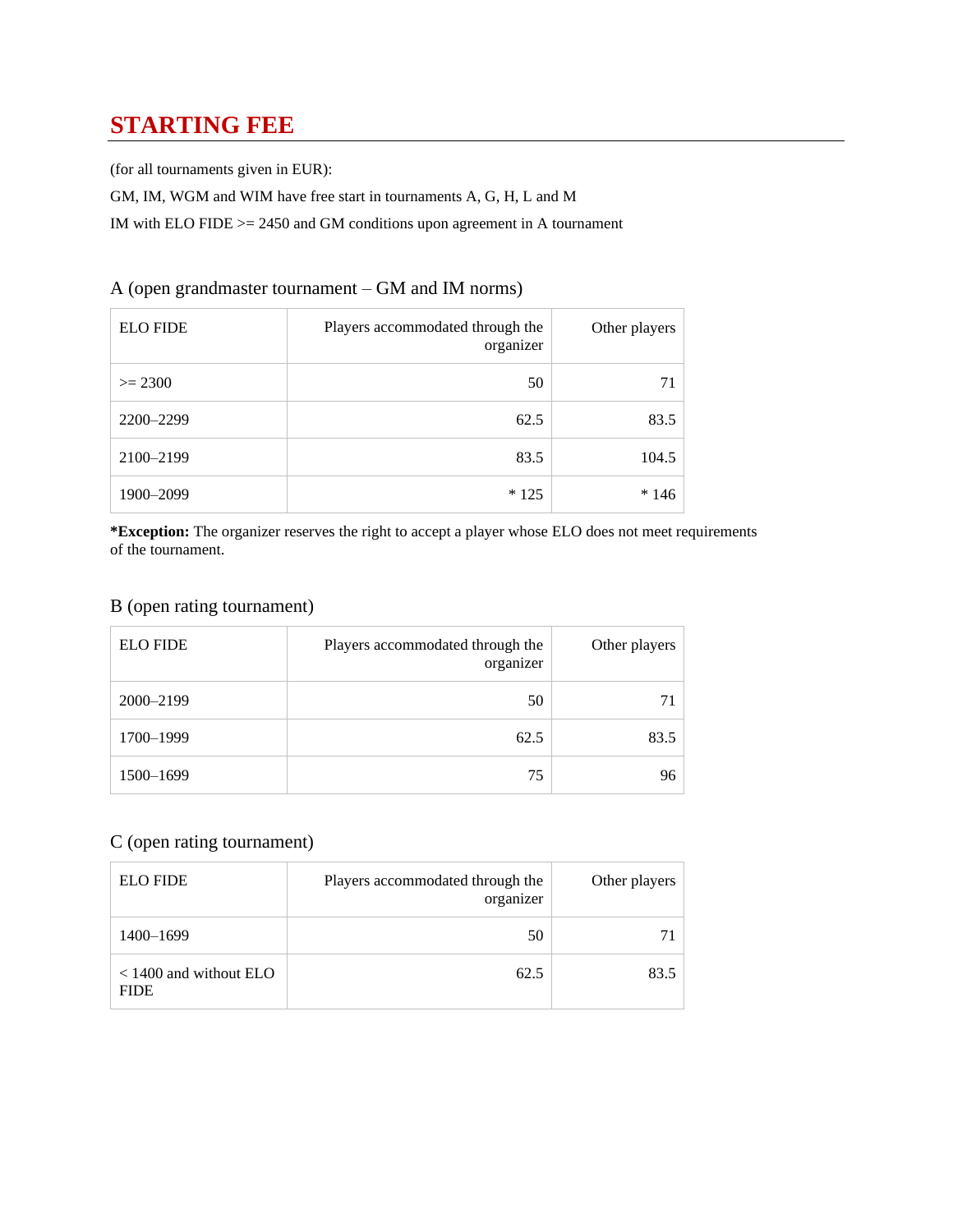### 30+ (open rating tournament)

| Players accommodated through the<br>organizer | Other players |
|-----------------------------------------------|---------------|
| 50                                            |               |

#### E (4-member team tournament)

| starting fee for a team                                                                                         |  |
|-----------------------------------------------------------------------------------------------------------------|--|
| team whose list of players contains only players with GM, IM,<br>WGM and WIM titles or with ELO FIDE $\ge$ 2400 |  |
| starting fee for a player                                                                                       |  |
| starting fee for a player with GM, IM, WGM or WIM title or with<br>$ELO FIDE \ge 2400$                          |  |

| G        | (rapid)              | starting fee for a player | 14.5 |
|----------|----------------------|---------------------------|------|
| F        | (youths teams)       | starting fee for a team   | 12.5 |
| H        | (marathon)           | starting fee for a player | 16.5 |
|          |                      | refundable deposit        | 8.5  |
| $\bf{l}$ | $(blitz + KO)$       | starting fee for a player | 6.5  |
| L        | (Bughouse)           | starting fee for a pair   | 8.5  |
| M        | (Fischerandom chess) | starting fee for a player | 8.5  |
| N        | (super blitz)        | starting fee for a player | 6.5  |
| O        | (rapid pairs)        | starting fee for a pair   | 8.5  |
| Q        | (blitz)              | starting fee for a player | 3.5  |
| R        | (blitz teams)        | starting fee for a team   | 16.5 |
| S        | (Raindropchess)      | starting fee for a player | 2    |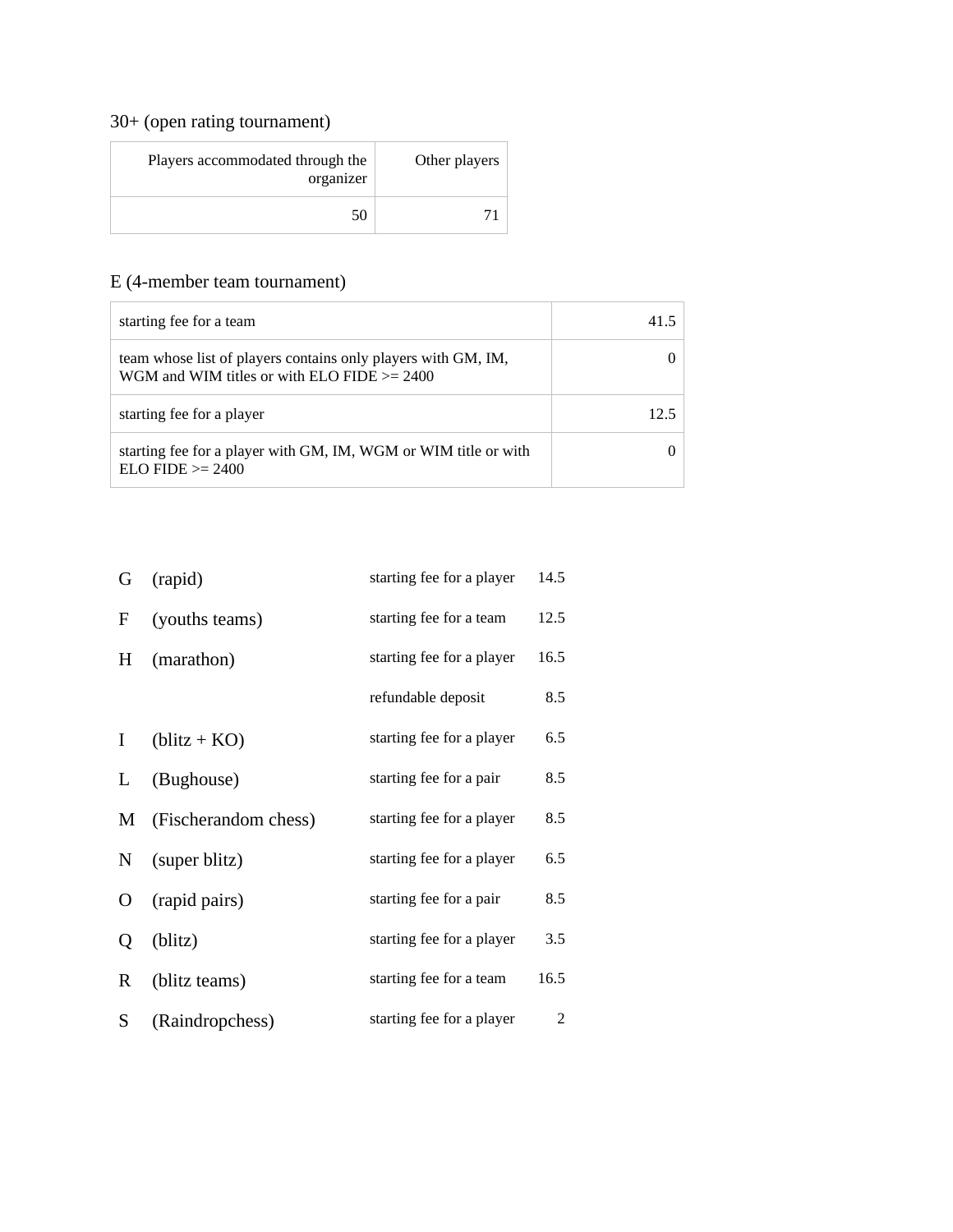**Discounts:** young players up to 18 years of age, seniors over 65 years of age and women players have in tournaments A, B, C, 30+, G, H, I, L and M 25% discount, these discounts do not refer to additional charge for late registration and are not added up.

**Fees for rating of the tournament results for ELO** in A, B, C, 30+ (2.5 EUR per player), G, I, Q (0.5 EUR per player) and E (10.5 EUR for a team) charged according to the economic directive of the Chess Federation of the Czech Republic, **are not included in the starting fee and will be paid by participants during the registration**. The organizer pays these fees in the A and G tournaments for players with GM, IM, WGM and WIM titles, and in the E tournament for a team whose list of players contains only players with GM, IM, WGM and WIM titles or with  $ELO FIDE \geq 2400.$ 

Late registrations: Those players (or teams) whose application will be registered after 30<sup>th</sup> of June 2022 will pay additional charge of 12.5 EUR in A, B, C, 30+ and E tournaments and 2 EUR in G and H tournaments. Applications for other tournaments are not registered and it is possible to register for them only on the day of the launching of the tournament.

**Membership in TOP CLUB CZECH OPEN:** players who participate in at least five CZECH OPEN chess festivals are becoming members of TOP CLUB CZECH OPEN (by participation for this purpose is meant starting in the main 9-round tournaments for individuals)

**Discount on corresponding starting fee in tournaments A, B, C and 30+:**

| TOP club "30" | TOP club "25" $\parallel$ |      | TOP club "20" $\parallel$ TOP club "15" | TOP club " $10"$ | TOP club "5" |
|---------------|---------------------------|------|-----------------------------------------|------------------|--------------|
| 30 %          | 25 %                      | 20 % | 15 %                                    | 10 %             | 5 %          |

## **FINANCIAL PRIZES**

in thousands CZK (including special financial prizes and prizes for the best players from the Czech Republic, payment in EUR possible, 15% tax will be deducted from prizes in excess of 10 000 CZK):

| <b>Tournament</b> | <b>Total</b>   | 1 <sup>st</sup> | 2 <sup>nd</sup> | 3 <sup>rd</sup> | 4 <sup>th</sup> | 5 <sup>th</sup> | 6 <sup>th</sup> | 7 <sup>th</sup> | 8 <sup>th</sup> | <b>9th</b> | $10^{\text{th}}$ |
|-------------------|----------------|-----------------|-----------------|-----------------|-----------------|-----------------|-----------------|-----------------|-----------------|------------|------------------|
| $\mathbf A$       | 150            | 50              | $30\,$          | 20              | 15              | $10\,$          | $8\,$           | $\sqrt{6}$      | 5               | 3          | $\overline{3}$   |
| $\, {\bf B}$      | $30\,$         | $10\,$          | $\tau$          | 5               | $\overline{3}$  | $\sqrt{2}$      | $\,1$           | $\,1$           | $\mathbf{1}$    |            |                  |
| $\mathbf C$       | $20\,$         | 6               | $\overline{4}$  | 3               | $\sqrt{2}$      | $\overline{c}$  | $\,1$           | $\,1$           | $\mathbf{1}$    |            |                  |
| $30+$             | $20\,$         | 6               | $\overline{4}$  | 3               | $\sqrt{2}$      | $\sqrt{2}$      | $\,1$           | $\,1$           | $\mathbf{1}$    |            |                  |
| ${\bf E}$         | 40             | 12              | $\,8\,$         | 6               | $\overline{4}$  | $\sqrt{2}$      | $\sqrt{2}$      | $\,1$           | $\mathbf{1}$    |            |                  |
| ${\bf G}$         | 70             | $10\,$          | $\sqrt{6}$      | 5               | $\overline{4}$  | $\mathfrak{Z}$  | $\sqrt{2}$      | $\,1$           | $\mathbf{1}$    |            |                  |
| $\bf H$           | 12             | 5               | 3               | $\sqrt{2}$      | $\,1\,$         | $\,1$           |                 |                 |                 |            |                  |
| $\mathbf I$       | 5              | $\sqrt{2}$      | $1.5\,$         | $\mathbf{1}$    | 0.5             |                 |                 |                 |                 |            |                  |
| $\mathbf M$       | $\overline{3}$ | 1.5             | $\mathbf{1}$    | $0.5\,$         |                 |                 |                 |                 |                 |            |                  |
| $Q1-3$            | $\mathfrak{Z}$ | 1.5             | $\,1\,$         | $0.5\,$         |                 |                 |                 |                 |                 |            |                  |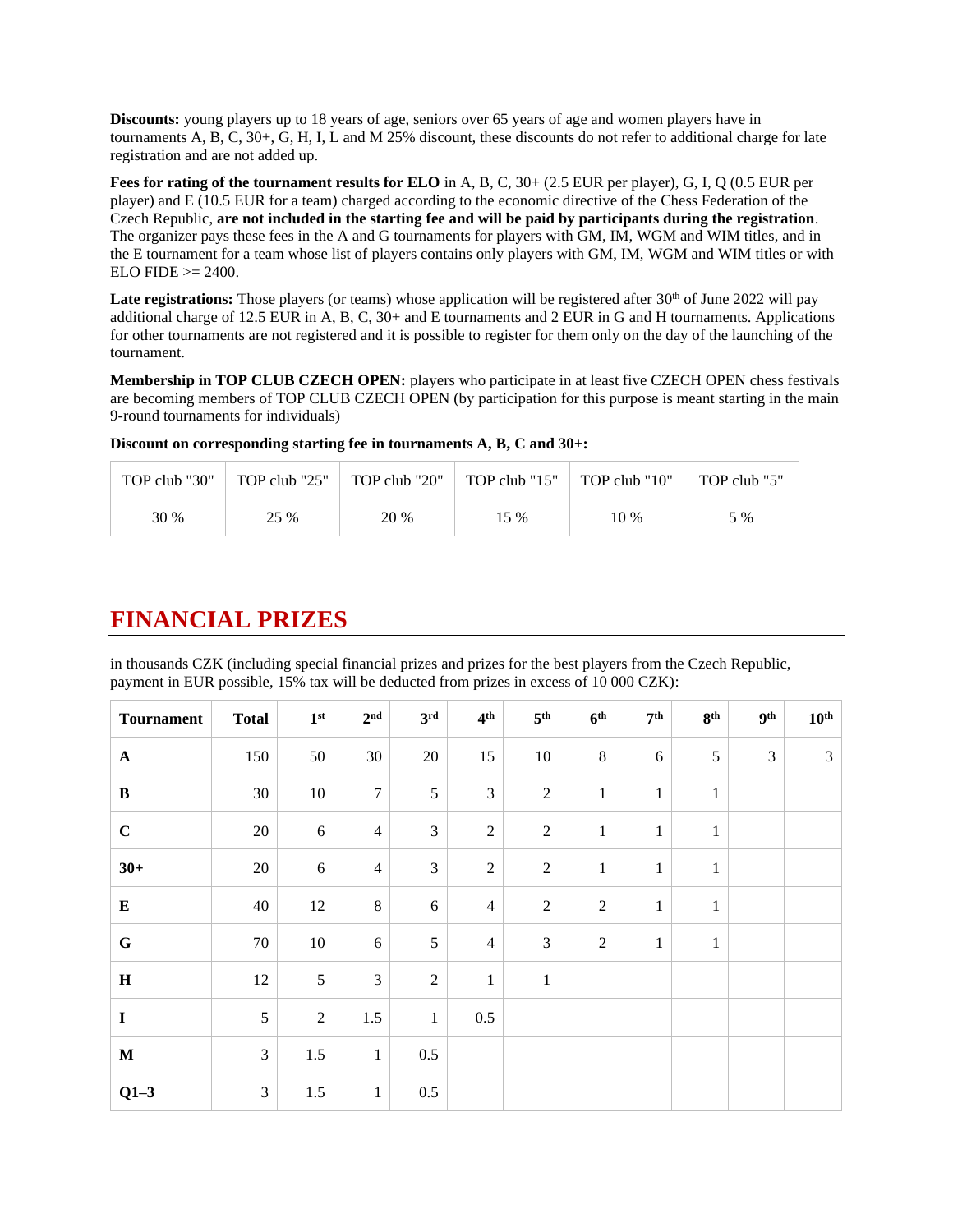#### Special financial prizes

- E best teams with average ELO 1900–2099, 1700–1899 and < 1700 (average ELO is counted according to ELO 4 best rated players) and the best team comprising only women will obtain in each of these categories 1 000 CZK
- G best players with  $ELO < 2200$ ,  $< 1800$  and  $< 1400$  will obtain 1 000 CZK

#### Criteria used for ranking and prizes distribution

- **open individual tournaments**: 1. number of points, 2. Buchholz Cut 1, 3. Buchholz, 4. Sonnenborg-Bergen, 5. greater number of games played with black.

**Financial prizes** in tournaments A, B, C, 30+ and G are distributed according to Hort system among such number of players which corresponds to the number of advertised prizes in overall ranking.

#### - **open team tournaments**:

1. number of the match points (win  $= 2$  points, draw 1 point, defeat 0 points), 2. number of game points (score), 3. sum of the board points of all team's opponents, 4. sum of the board points of all opponents defeated plus one half of the board points of all the opponents with which a tied result was achieved, 5. sum of the board points of all the team's opponents, excluding the opponent who scored the highest number of board points and the opponent who scored the lowest number of board points.

By the unpaired lot a team will obtain 2 match points and 50 % of points to the score. If an opponent does not come out, a team will obtain 2 match points and 100 % of points to the score.

**Financial prizes** for teams, which have the same number of match and game points, are distributed according to Hort system (among such number of players corresponding to number of advertised prizes)

- **blitz marathon H:** 1. number of points, 2. number of wins, 3. mutual match, 4. S.-B., 5. Lot.
- **open pairs tournament O:**
- 1. total of points gained on individual chessboards (so called olympic system), 2. Buchholz Cut 1, 3. Buchholz, 4. Sonnenborg-Bergen, 5. the greater number of games played with black.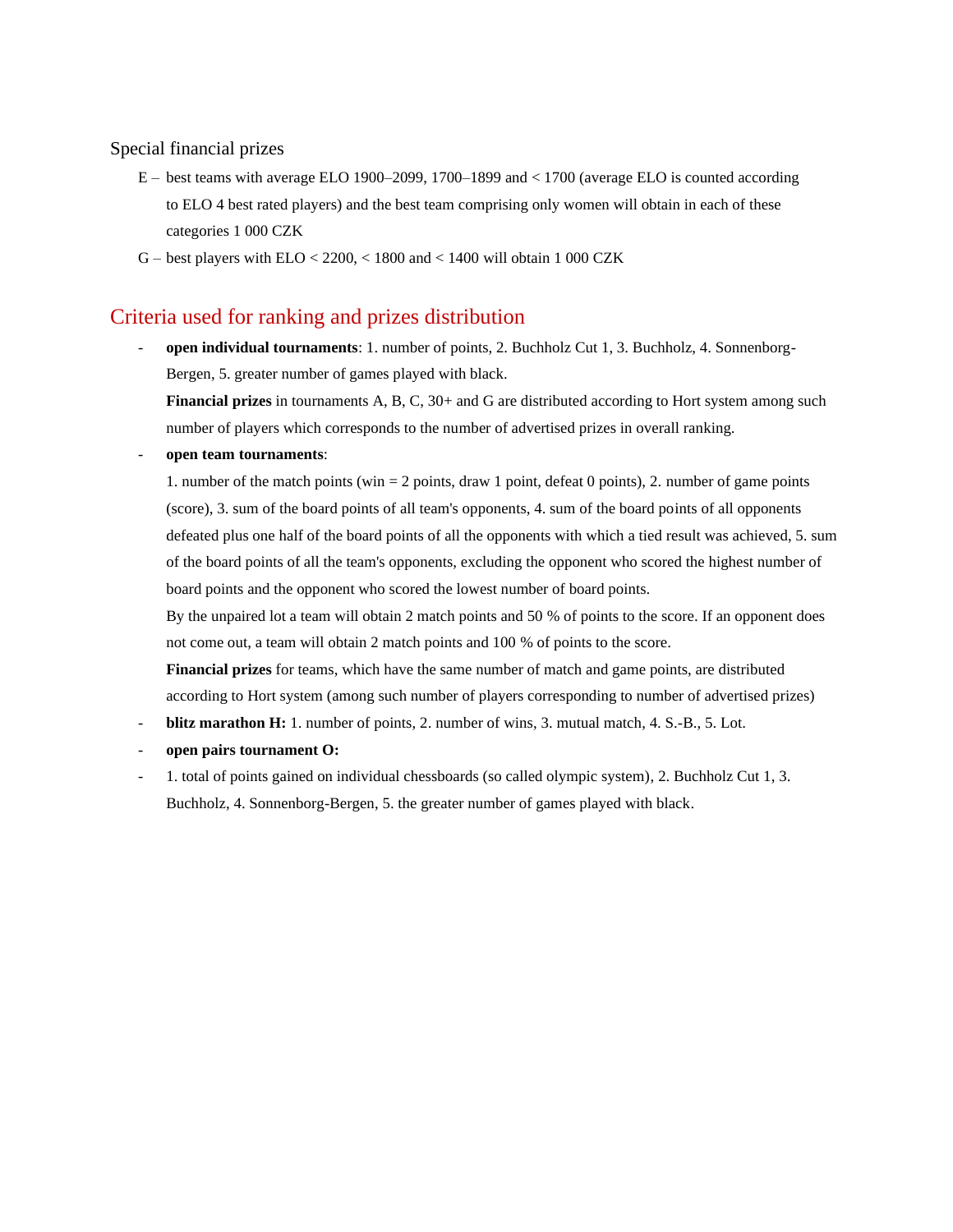# **SCHEDULE**

|                     | <b>THU</b>   | <b>FRI</b> | <b>SAT</b> | <b>SUN</b> | <b>MON</b>  | <b>TUE</b>  |             | <b>WED</b> | <b>THU</b> |
|---------------------|--------------|------------|------------|------------|-------------|-------------|-------------|------------|------------|
|                     | 14 July      | 15 July    | 16 July    | 17 July    | 18 July     | 19 July     |             | 20 July    | 21 July    |
| <b>Registration</b> | 11.00        |            |            |            | 8.30        | 8.00        | 9.00        | 14.00      | 14.00      |
| and                 |              |            |            |            |             |             |             |            |            |
| accommodation       | 15.30        |            |            |            | 10.00       | 8.30        | 9.45        | 17.00      | 20.00      |
| ${\bf E}$           | $\mathbf{1}$ | 2, 3       | 4, 5       | 6, 7       |             |             |             |            |            |
| $\mathbf G$         |              |            |            |            |             |             |             | $1 - 3$    | $4 - 9$    |
| $\bf H$             |              |            |            |            | X           | $\mathbf X$ |             |            |            |
| $\mathbf M$         |              |            |            |            |             | $\mathbf X$ |             |            |            |
| ${\bf N}$           |              |            |            |            |             |             | $\mathbf X$ |            |            |
| $\mathbf O$         |              |            |            |            | $\mathbf X$ |             |             |            |            |

|                     | <b>FRI</b>  | <b>SAT</b>        | <b>SUN</b> | <b>MON</b>               | <b>TUE</b>  | <b>WED</b>               | <b>THU</b>        | <b>FRI</b>  | <b>SAT</b>  |
|---------------------|-------------|-------------------|------------|--------------------------|-------------|--------------------------|-------------------|-------------|-------------|
|                     | 22 July     | 23 July           | 24 July    | 25 July                  | 26 July     | 27 July                  | 28 July           | 29 July     | 30 July     |
| <b>Registration</b> | 9.00        | 8.00              |            | 8.00                     | 8.30        | 8.30                     | 8.30              | 8.30        | 8.30        |
| and                 |             | $\qquad \qquad -$ |            | $\overline{\phantom{0}}$ | -           | $\overline{\phantom{m}}$ | $\qquad \qquad -$ |             |             |
| accommodation       | 20.00       | 13.00             |            | 8.30                     | 9.30        | 9.30                     | 9.30              | 9.00        | 9.00        |
| $A, 30+$            | $1\,$       | $\overline{2}$    | 3          | $\overline{4}$           | 5           | $6\,$                    | $\boldsymbol{7}$  | $\,8\,$     | 9           |
| B, C                |             | $\,1\,$           | 2, 3       | $\overline{4}$           | 5           | 6                        | $\boldsymbol{7}$  | $\,8\,$     | 9           |
| $\mathbf F$         | $\mathbf X$ |                   |            |                          |             |                          |                   |             |             |
| $\mathbf I$         |             |                   |            | $\mathbf X$              |             |                          |                   |             |             |
| $\mathbf L$         |             | $\mathbf X$       |            |                          |             |                          |                   |             |             |
| $Q1-3$              |             |                   |            |                          | $\mathbf X$ | $\mathbf X$              | $\mathbf X$       |             |             |
| ${\bf R}$           |             |                   |            |                          |             |                          |                   | $\mathbf X$ |             |
| S                   |             |                   |            |                          |             |                          |                   |             | $\mathbf X$ |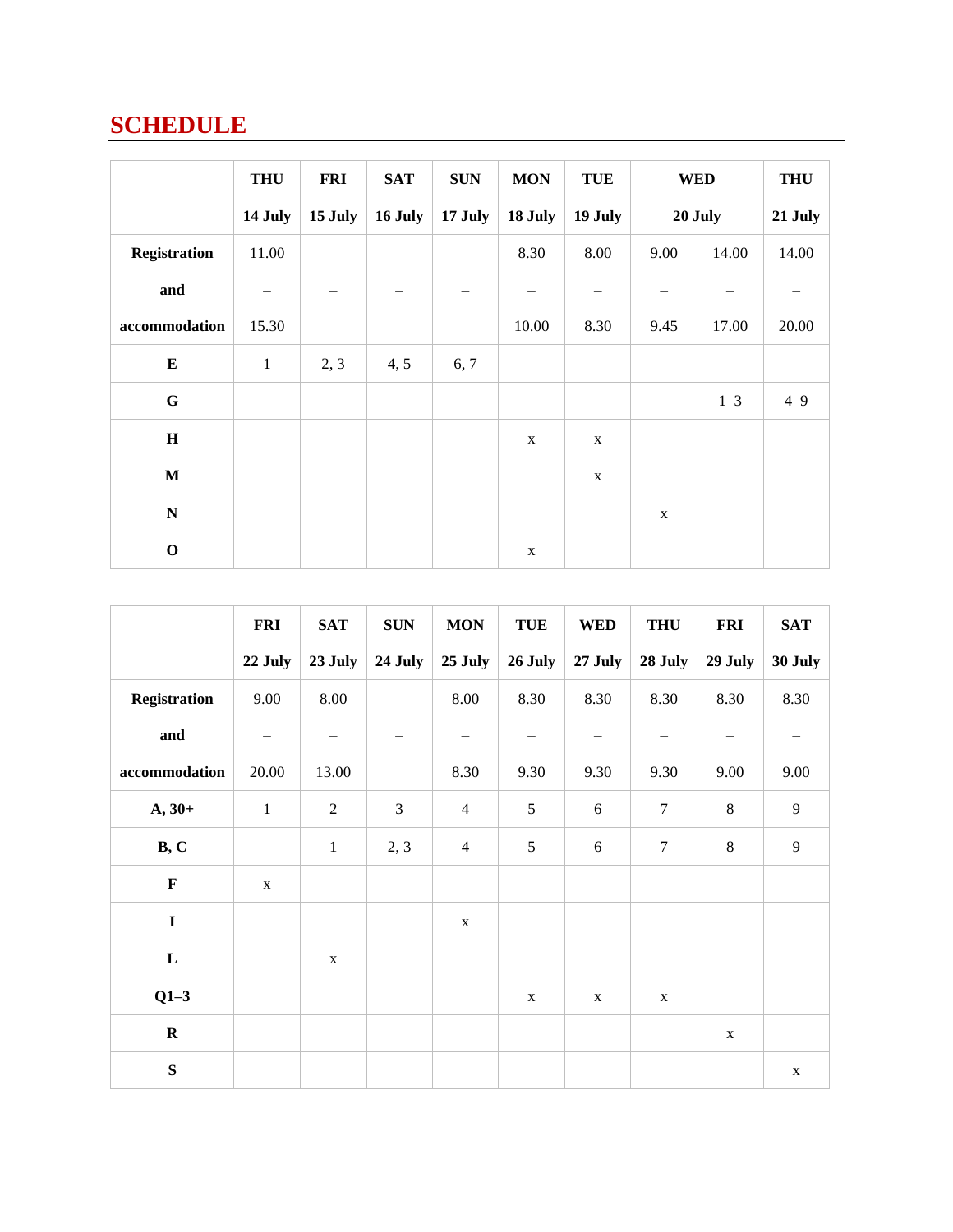| <b>Tournament</b> | <b>Registration deadline</b> |       |                                                       |                | <b>Playing time</b> | <b>Results</b><br>announcement |  |
|-------------------|------------------------------|-------|-------------------------------------------------------|----------------|---------------------|--------------------------------|--|
| $A, 30+$ *        | 22 July                      | 13.00 | 22-30 July from 15.00                                 | 31 July        | 10.00               |                                |  |
| $B, C^*$          | 23 July                      | 13.00 | 23-30 July from $15.00 + 24$ July from 9.00           | 31 July        | 10.00               |                                |  |
| E                 | 14 July                      | 15.30 | 14 July from 17.00, 15–17 July from 9.00<br>and 15.00 | 17 July        | 20.00               |                                |  |
| F                 | 22 July                      | 9.30  | 22 July 10.00-16.30                                   | 22 July        | 17.00               |                                |  |
| G                 | 20 July                      | 17.00 | 20 July 18.00-21.30, 21 July 9.00-17.00               | 21 July        | 18.00               |                                |  |
| H                 | 18 July                      | 10.00 | 18 July $11.00 - 19$ July $11.00$                     | 18 July        | 11.30               |                                |  |
| $\mathbf I$       | 25 July                      | 8.30  | 25 July 9.00-13.30                                    | 25 July        | 14.00               |                                |  |
| L                 | 23 July                      | 8.30  | 23 July 9.00-13.30                                    | 23 July        | 14.00               |                                |  |
| M                 | 19 July                      | 8.30  | 19 July 9.00-17.30                                    | 19 July        | 18.00               |                                |  |
| $\mathbf N$       | 20 July                      | 9.45  | 20 July 10.00-14.00                                   | 20 July        | 14.30               |                                |  |
| $\mathbf 0$       | 18 July                      | 9.30  | 18 July 10.00-14.00                                   | 18 July        | 14.30               |                                |  |
| $Q1-3$            | $26 - 28$ July               | 9.30  | 26-28 July 10.00-13.00                                | $26 - 28$ July | 13.30               |                                |  |
| $\bf{R}$          | 29 July                      | 9.00  | 29 July 9.30-13.00                                    | 29 July        | 13.30               |                                |  |
| ${\bf S}$         | 30 July                      | 9.00  | 30 July 9.30-12.30                                    | 30 July        | 13.00               |                                |  |

Playing schedule, registration deadline, final ceremony of tournaments

\* Registration for tournaments A, B, C and 30+ will be possible from July 20.

# **ACCOMMODATION**

| <b>Accommodation facilities (everywhere Wi-Fi</b><br>free of charge) | distance<br>from the<br>playing hall | shower $+$<br><b>WC</b> | reception<br>breakfast | price for 1 night |
|----------------------------------------------------------------------|--------------------------------------|-------------------------|------------------------|-------------------|
| Youth home Dukla **                                                  | $2 \text{ km}$                       |                         | nonstop                |                   |
| (from 14 to 17 July)                                                 |                                      |                         |                        |                   |
| 1-bed rooms                                                          |                                      | on the floor            | no                     | 19 EUR / room     |
| 2.3-bed rooms                                                        |                                      | on the floor            |                        | 14 EUR / bed      |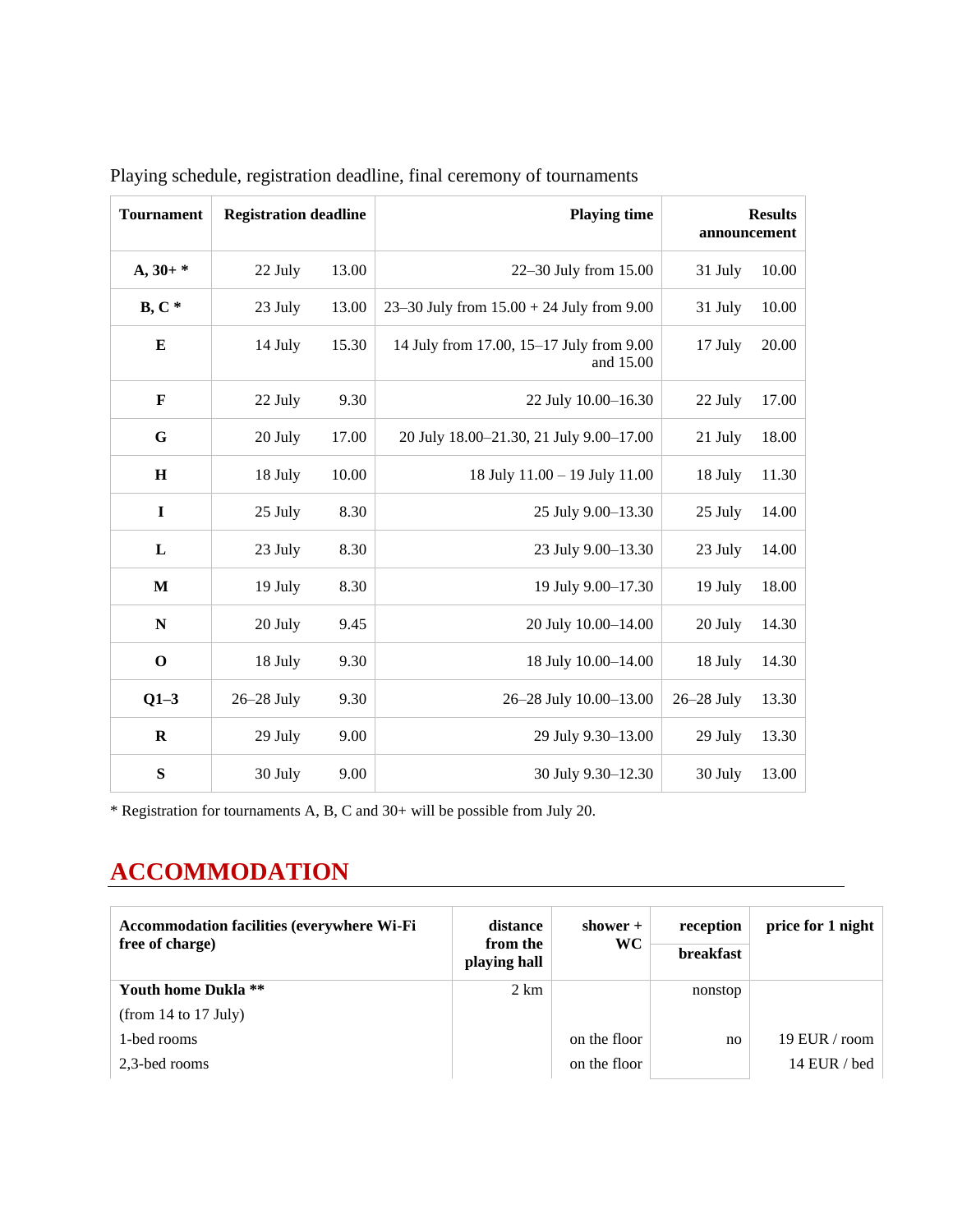| <b>School of Nursing Pardubice **</b>        | $3,5$ km         |             | nonstop    |                 |
|----------------------------------------------|------------------|-------------|------------|-----------------|
| (from 21 to 31 July)                         |                  |             |            |                 |
| 1-bed rooms                                  |                  | for 2 rooms | no         | 20 EUR / room   |
| 2,3-bed rooms                                |                  | for 2 rooms | no         | 14.5 EUR / bed  |
| Hurka hotel ** garni                         | 3 km             |             | nonstop    |                 |
| 1-bed rooms with a kitchenette for 2 rooms   |                  | for 2 rooms | no         | 21 EUR / room   |
| 2,3-bed rooms with a kitchenette for 2 rooms |                  | for 2 rooms | no         | 16.5 EUR / bed  |
| Kristl hotel ** garni                        | 500 m            |             | till 20.00 |                 |
| 1-bed rooms                                  |                  | for 2 rooms | no         | 27 EUR / room   |
| 2,3-bed rooms                                |                  | for 2 rooms | no         | 19 EUR / bed    |
| Mrazek hotel *** garni                       | 750 m            |             | till 22.00 |                 |
| 2-bed rooms                                  |                  | yes         | no         | 50 EUR / room   |
| 3-bed rooms                                  |                  | yes         | no         | 62.5 EUR / room |
| 4-bed family rooms                           |                  | yes         | no         | 75 EUR / room   |
| 5-bed family rooms                           |                  | yes         | no         | 87.5 EUR / room |
| Trim hotel ***                               | 4 km             |             | nonstop    |                 |
| (from 14 to 17 July)                         |                  |             |            |                 |
| 1-bed rooms                                  |                  | yes         | no         | 31 EUR / room   |
| 2-bed rooms                                  |                  | yes         | no         | 54 EUR / room   |
| 2-bed rooms                                  |                  | for 2 rooms | no         | 41.5 EUR / room |
| 3-bed rooms                                  |                  | for 2 rooms | no         | 56.5 EUR / room |
| Arnost hotel *** garni                       | $600 \text{ m}$  |             | nonstop    |                 |
| 1-bed rooms with a kitchenette               |                  | yes         | no         | 39.5 EUR / room |
| 2-bed rooms with a kitchenette for 2 rooms   |                  | for 2 rooms | no         | 48 EUR / room   |
| 2-bed rooms with a kitchenette or a balcony  |                  | yes         | no         | 54 EUR / room   |
| 3-bed rooms with a kitchenette               |                  | yes         | no         | 77 EUR / room   |
| Senk guest house ***                         | $2.5 \text{ km}$ |             | till 21.00 |                 |
| 1-bed rooms                                  |                  | yes         | yes        | 41.5 EUR / room |
| 2-bed rooms                                  |                  | yes         | yes        | 50 EUR / room   |
| 3-bed rooms                                  |                  | yes         | yes        | 66.5 EUR / room |
| Zlata stika hotel ***                        | 700 m            |             | nonstop    |                 |
| 1-bed rooms                                  |                  | yes         | yes        | 56.5 EUR / room |
| 2-bed rooms                                  |                  | yes         | yes        | 69 EUR / room   |
| 3-bed rooms                                  |                  | yes         | yes        | 100 EUR / room  |
| Labe hotel ***                               | $1.5 \text{ km}$ |             | nonstop    |                 |
| 1-bed rooms                                  |                  | yes         | yes        | 50 EUR / room   |
| 2-bed rooms                                  |                  | yes         | yes        | 58.5 EUR / room |
| 3-bed rooms                                  |                  | yes         | yes        | 71 EUR / room   |
| 1-bed rooms new ***+                         |                  | yes         | yes        | 56.5 EUR / room |
| 2-bed rooms new ***+                         |                  | yes         | yes        | 64.5 EUR / room |